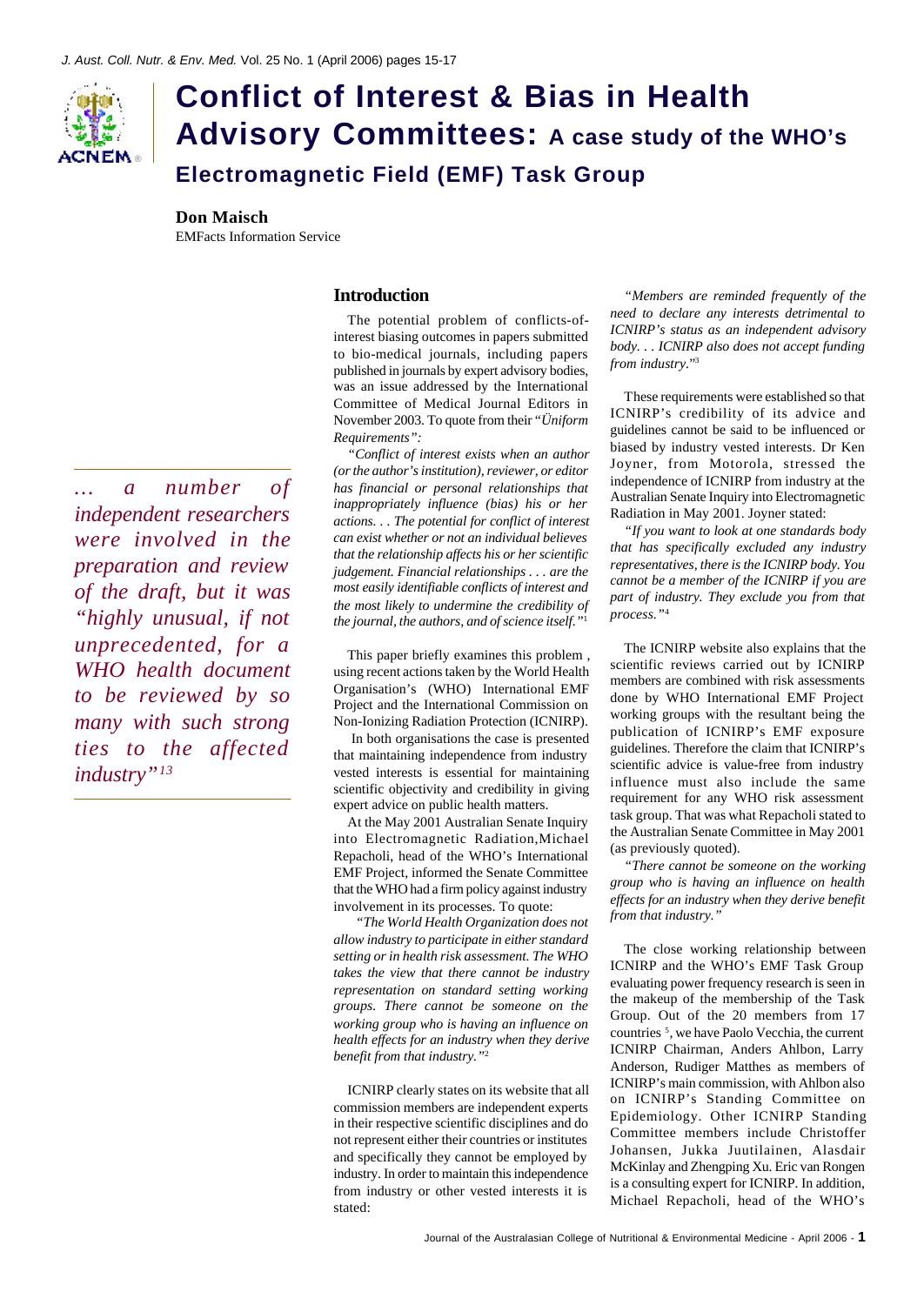International EMF Project, is also Chairman Emeritis of ICNIRP.<sup>6</sup>

Including Repacholi, half of the official members of the WHO task group are also members of ICNIRP, so it is obvious that there are no secrets between ICNIRP and the Task Group.

# **Industry influence endemic in the decision making process**

As reported by the New York based publication, *Microwave News*, on October 1, 2005, the 20 member WHO Task Group writing a new Environmental Health Criteria (EHC) document on power frequency EMFs included, at the request of Repacholi, repre-sentatives from the electrical utilities, or organisations with close ties with the industry. Their task was to both assist in writing the initial draft and review the completed draft.<sup>7</sup> This is in clear conflict with what Repacholi stated in his testimony in the May 2001 Australian Senate Inquiry hearings. To quote again: *"There cannot be someone on the working group who is having an influence on health effects for an industry when they derive benefit from that industry."*

One of the central authors of the draft, and member of the EHC Task Group, Leeka Kheifets, was a former WHO assistant to Michael Repacholi. She disclosed in Sept. 2005 in a letter (declaring any potential conflicts of interest) to the British Medical Journal that she *"works with the Electric Power Research Institute… and consults with utilities."*<sup>8</sup> Other power industry representatives who assisted Kheifets in preparing the draft were Gabor Mezei, from the EPRI, Jack Sahl from Southern California Edison (USA), and Jack Swanson from the National Grid (UK). When Repacholi sent a draft of the EHC out for review in early July 2005, the reviewers included representatives from the power industry bodies: The Federation of Electric Power Companies of Japan, Pacificorp (USA), Hydro-Quebec (Canada), the Utility Health Sciences Group (USA) and Exponent Inc (USA).<sup>9</sup> The question of liability must have also been on the agenda, as Exponent has described its business activities as follows:

*"Exponent serves clients in automotive, aviation, chemical, construction, energy, government, health, insurance, manufacturing, technology and other sectors of the economy. Many of our engagements are initiated by lawyers or insurance companies, whose clients anticipate, or are engaged in, litigation over an alleged failure of their products, equipment or services."* <sup>10</sup>

In addition to WHO staff, the only other observers that Repacholi invited to the WHO Task Group meeting in Geneva on 3 October to recommend exposure limits, were eight

representatives from the power industry. Members of the press were barred from attending.11 In addition the meeting was not publicised on either the WHO web site meetings list or the Bioelectromagnetics Society Newsletter's conference calendar and very few members of the EMF scientific community, including important EMF epidemiologists, were even aware of the meeting.<sup>12</sup> Only industry representatives received invitations. Why were the epidemiologists who were directly involved in the research that the WHO's risk assessment



task group would evaluate, not also invited as observers and reviewers?

The *Microwave News* article points out that a number of independent researchers were involved in the preparation and review of the draft, but it was "highly unusual, if not unprecedented, for a WHO health document to be reviewed by so many with such strong ties to the affected industry,"<sup>13</sup>

One example of an industry reviewer's viewpoint, seeking to downplay potential health hazards, is seen in the comments from Michel Plante, representing Hydro-Quebec:

*"The whole section on cancer seems more like a desperate attempt to maintain some positive statistical association from epidemiological studies alive than a factual and honest presentation of arguments both for and against carcinogenicity."*<sup>14</sup>

Plante's role as a protector of his employer's interests in denying a cancer link with EMFs was amply demonstrated in his involvement, as a Hydro-Quebec representative, in suppressing potentially damaging cancer data in a 1994 Hydro-Quebec funded epidemiological study by Dr Gilles Theriault et al. from McGill University. The initial analysis of the data collected from three electric utilities found that workers who had the greatest exposures to magnetic fields had twelve times the expected rate of astrocytomas, a type of brain tumour, based on a small number of cases.<sup>15</sup>

In a later re-analysis of the data $16$ , this time looking at high frequency transients (HFT), the McGill University team found up to a 10 fold increased risk of developing lung cancer amongst highly exposed utility workers, with a "very clear" exposure-response relationship.<sup>17</sup>

When Gilles Theriault's McGill team wanted to further analyse the HFT data for other associations, Hydro-Quebec, which funded the \$3 million study, and therefore owned the collected data, refused further access to the data. Plante said at the time that *"we have a contract problem that has to be resolved and there will be no new mandate until it is solved".* Plante argued that by Theriault publishing the findings on HFT he had violated the contract with the utilities. Many senior EMF researchers and epidemiologists saw the HFT data as

having important implications and needing further analysis by other researchers.18 As of October 2005 the Hydro-Quebec HFT data has continued to be suppressed from any further analysis by the scientific community – and Plante, as Hydro-Quebec's man at the centre of that suppression, has now been asked by Repacholi to review the WHO's Environmental Health Criteria risk assessment.

It is not known if Plante was asked at the meetings about the "positive statistical association" seen in the Hydro-Quebec HFT data, but he could have replied that it is not important

because it has not yet been replicated!

The Utility Health Sciences Group, another power industry group that Repacholi asked to review the EHC draft document, plainly indicated that they considered increased costs to industry should take precedence over health considerations when they proposed a change in the chapter on protective measures that stated:

*"It should also be pointed out that redirecting facilities or redesigning electrical systems may be so expensive as to be inconsistent with the low-cost and no-cost steps typically viewed as prudent avoidance."* <sup>19</sup>

The UHSG also proposed a statement be included in the summary:

*"It would be useful for the summary to include a clear statement that the scientific research does not establish ELF EMF as a cause or contributing factor in any disease or adverse health effect, including cancer."* <sup>20</sup>

## **The Myth of not accepting funding from industry**

It is stated on the ICNIRP web site that in order to protect its status as an independent advisory body, " *ICNIRP also does not accept funding from industry*".21 When it comes to the WHO's International EMF Project, however, no such restrictions apply. As Repacholi has stated, the:

 *"*[EMF]*Project can receive funding from any source through Royal Adelaide Hospital; an agency established through WHO Legal Department agreement to collect funds for the project."*<sup>22</sup>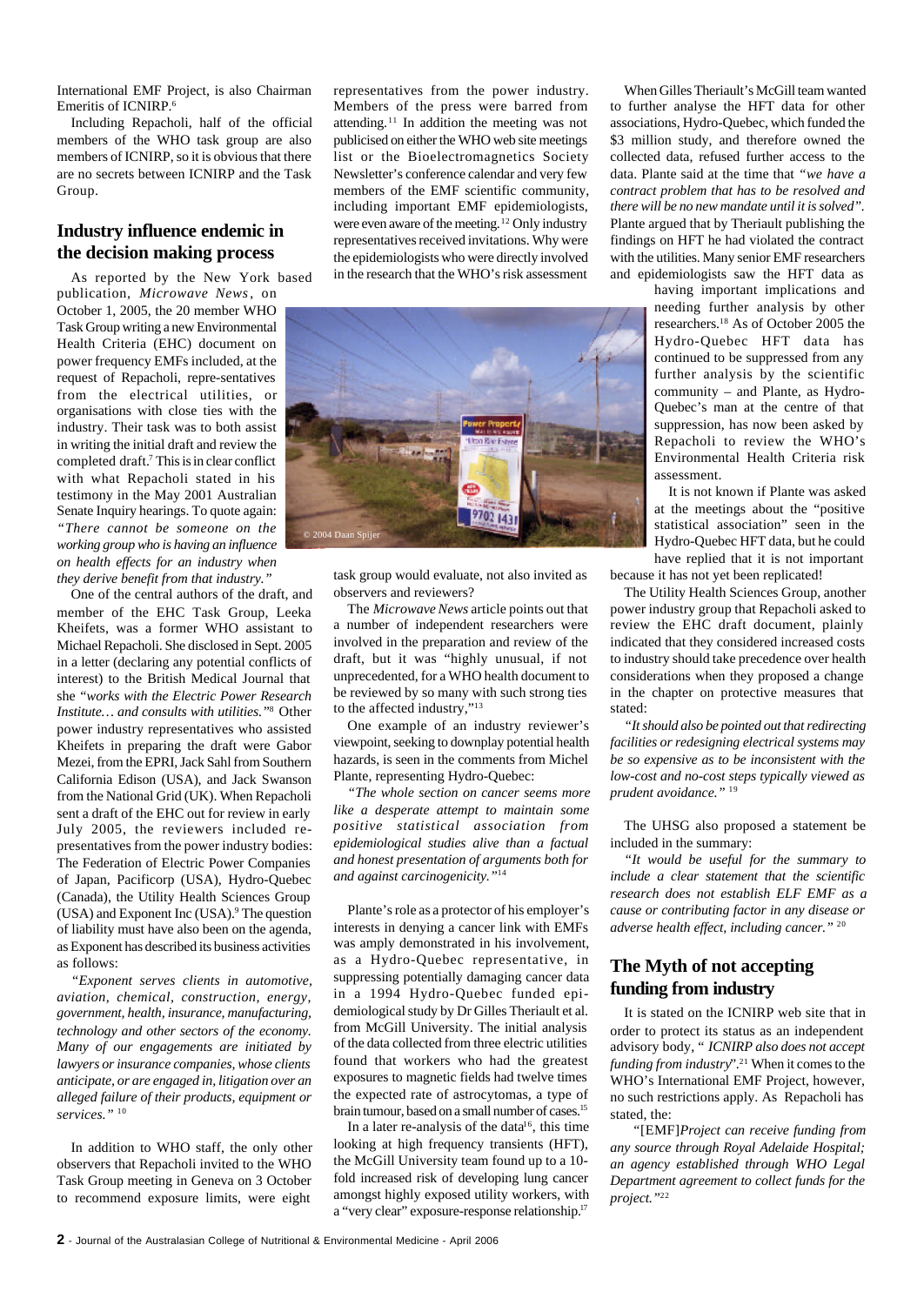Questions of a conflict-of-interest and even money laundering could be raised at this point when it was revealed by *Microwave News* that Repacholi, as head of the EMF Project, receives \$150,000 annually from the cellphone industry.23 However, Repacholi could rightfully still claim that he does not receive any direct funding from industry sources since it is funneled through the Royal Adelaide Hospital. This arrangement may be in violation of a current WHO rule against employees and consultants accepting any *"gift or remumeration"* from external sources *"incompatible"* with their duties to WHO. <sup>24</sup>

#### **A Claytons oversight committee?**

According to a fact sheet,*New Electromagnetic Fields Exposure Guidelines,* published by the European Commission in December 2005, an "International Advisory Committee" (IAC) has been set up to provide oversight to the WHO's International EMF Project. This committee consists of representatives of international organisations, independent scientific institutions and national governments who are supporting the Project.<sup>25</sup> In this case IAC oversight should essentially operate much the same as a judicial oversight committee where a judicial branch of the government watches or monitors what is going on or happening in a case or matter. In the judicial arena it is a form of checks and balances that operates to keep law officers from abusing their powers.26 In the case of the WHO's EMF Project IAC oversight should operate to prevent WHO officials from abusing their powers - and this should include preventing the possibility of bias through conflict-ofinterest. It would also be important for the IAC to maintain an arms-length distance from the project activities that it is supposed to monitor.

The question then needs to be asked of the IAC: Why have they failed to intervene in the case of blatant industry influence on the WHO's EMF Task Group?

### **Forgotten Lessons: Big Tobacco and Protecting the Integrity of WHO Decision Making**

In July 2000 the WHO Committee of Experts on Tobacco Industry Documents released a 260-page report documenting the tactics used by the tobacco industry's strategies to undermine the work of the WHO.<sup>27</sup> At the same time the WHO issued a 15-page response document listing a detailed response to ensure that the WHO was never undermined again. Just a few of the 58 are worth quoting:

- *6. WHO should urge other UN organisations to investigate possible tobacco company influences on their decisions and programs, and to report their findings publically.*
- *7. WHO should advocate implementation and consistent enforcement of effective conflict*

*of interest and ethics policies throughout UN agencies.*

- *8. WHO should urge Member States to conduct their own investigations of possible tobacco company influence on national decisions and policies, and to publish reports on their findings.*
- *11. Appoint an ombudsman or other independent offices, outside the standard lines of reporting authority, with autonomy and clear authority for enforcing ethical rules.*
- *12. Disseminate conflict of interest rules more broadly.*
- *14. Introduce a formal process for vetting prospective employees, consultants, advisers, and committee members, to identify conflicts of interest..*
- *19. Prohibit employees, consultants, advisers, and committee members from holding any substantial financial affiliation with the tobacco industry, including any employee or consulting relationship. . .*

*S uch a blatant disregard for the fundamental principles of credible science as well as WHO's mission on protecting world health speaks of a desperation to bury independent science at all costs, even if that cost is the integrity of WHO.*

- *21. Prohibit employees, consultants, advisers and committee members from accepting any item of value from a Tobacco company or its affiliates. . .*
- *35. WHO and IARC should take steps to educate their scientific investigators and collaborators about tobacco company efforts to undermine research and the need for special vigilance in protecting the integrity of tobacco-related research.*28"

Although the above sample of WHO recommendations were in response to Big Tobacco's attempts to undermine WHO integrity, its direct relevance to other large industrial interests cannot be ignored, be it the power industry or telecommunications.

Unfortunately it seems that in this case at

least, WHO has forgotten the hard lessons learnt with its previous experiences with Big Tobacco. In the case of WHO's Task Group writing the new Environmental Health Criteria (EHC) for power frequency EMFs, a violation of the above recommendations urgently calls for an independent evaluation to protect both public health and WHO's integrity.

#### **In Conclusion**

It is acknowledged that in an ever increasingly globalized world the reliance on international organisations to set standards to protect public health is an irrefutable fact of modern life. It is also a fact that international organizations charged with this task need to be "eternally vigilant" to ensure that their organisations are not co-opted by vested interests groups – as exampled by Big Tobacco and WHO.

However when it comes to non-ionizing radiation issues (in this case for power frequency health risk assessment) the evidence is clear that Michael Repacholi has used his standing in both WHO and ICNIRP to stack the WHO's Environmental Health Criteria Task Group for power frequency exposures with representatives of the power industry in contravention of WHO policy. This can only be to the detriment of the group's ability to evaluate the scientific literature in an unbiased way. This action can only be construed as being aimed at ensuring that industry involvement in determining the WHO Environmental Health Criteria will bias ICNIRP's risk assessment for power frequency exposure limits for years to come. This will conveniently provide economic protection for the industry against the need to spend enormous sums of money on upgrading distribution systems as well as risks of litigation. Such a blatant disregard for the fundamental principles of credible science, as well as WHO's mission on protecting world health, speaks of a desperation to bury independent science at all costs, even if that cost is the integrity of WHO.

The Author is not affiliated with any company supplying telecommunications services.

X.

*<sup>20.</sup> Disqualify any professional services from performing work on behalf of WHO if the firm also provides a tobacco company with services likely to be adverse to the interest of public health. . .*